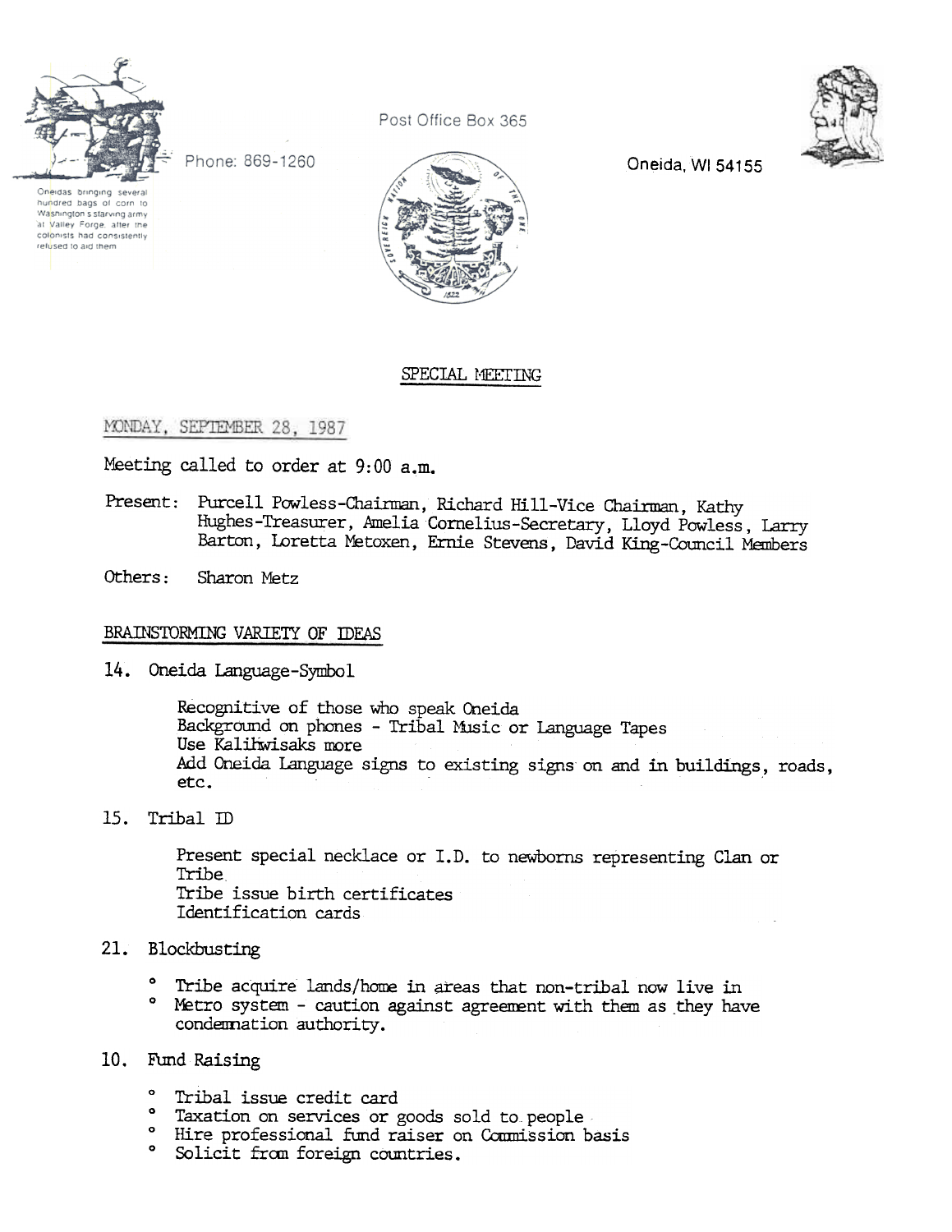ONEIDA TRIBE OF INDIANS OF WISCONSTN SPECIAL MEETING - SEPTEMBER 28, 1987 Page 2

#### BRAmSTORMING VARIEIY OF IDEAS

12 & 13: Lobbyist Training & Voter Encouragement

Sharon Metz is willing to train tribal members Prison farm problems - Tribe should consider operating the farm with the option to purchase if they should decide to sell the property. Lobbyists should be in Madison at least two (2) days a week Training -2 intensive days Provide feast or meal adjacent to voting place.

#### 17. Tribal Plan

Feasibility study one on travel of Business Committee members and other tribal employees. Maybe a savings in per diem, mileage, lodging, etc. Study would be done by an University student. Could be looked at as a tribal business Possible to employ a tribal member

 $1.$ Camunity Neighborhood Education

> Send flyers to community through newspaper boxes Work with journalism student to develop this under approval of Business Comnittee

2. Charity SWAT Teams

Ask for volunteers to serve and work when there are special needs to be addressed, i.e. Home burned down, corn needs to be pidked, etc.

16 & 18: Current History Update, Oneida History/Public Schools

- ° Develop a pageant on Oneida Histor
- ° Development of current histor
- ° Collecting manuscripts
- $\mathbf c$ The Oneida Tribe should offer speakers on the Oneida Tribe to local schools on Oneida History, culture, etc.

#### Letterhead

Redesign a universal letterhead for Tribal Stationary

Follow up to Brainstorming Session. Next meeting - Monday Mornings or Friday afternoons.

Amelia Cornelius, Oneida Business Comnittee